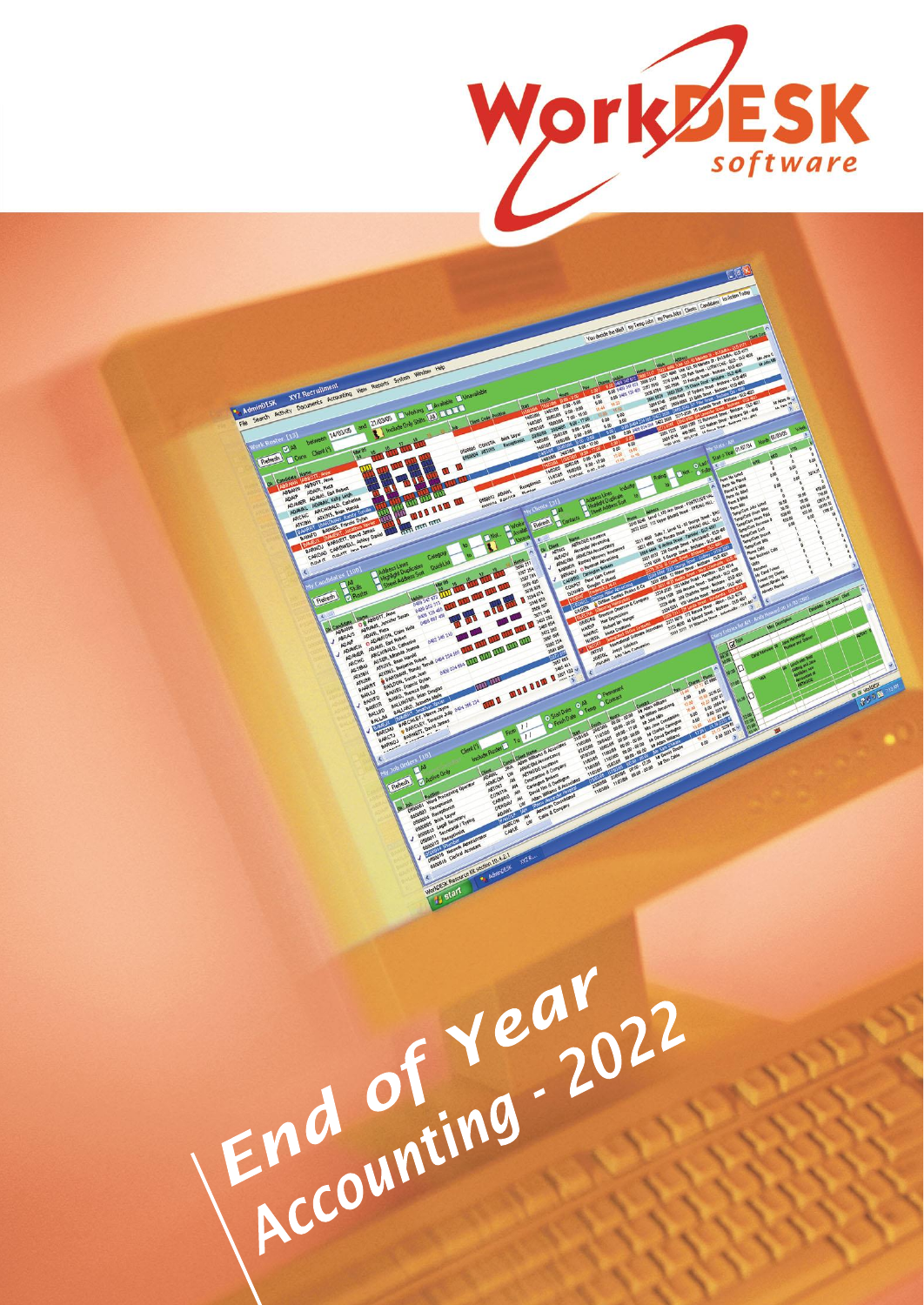## WorkDESK End of Year Notes Accounting

YOU REQUIRE SOFTWARE VERSION 12.5103+ or HIGHER TO SUBMIT YOUR FINAL STP SUBMISSION FOR 2022 AND TO CARRY OUT END OF YEAR PROCEDURES FOR 2022.

CHECK THE WORKDESK WEBSITE FOR THE LATEST SOFTWARE UPDATES BEFORE CARRYING OUT ANY END OF YEAR PROCEDURES (INCLUDING STP FINAL SUBMISSION, CLIENT END OF PERIOD, ETC).

IF YOU DO NOT HAVE A CURRENT SOFTWARE SUBSCRIPTION YOU WILL NOT BE GRANTED ACCESS TO CRITICAL UPDATES.

> Document Version 22/001 Updated 7 June 2022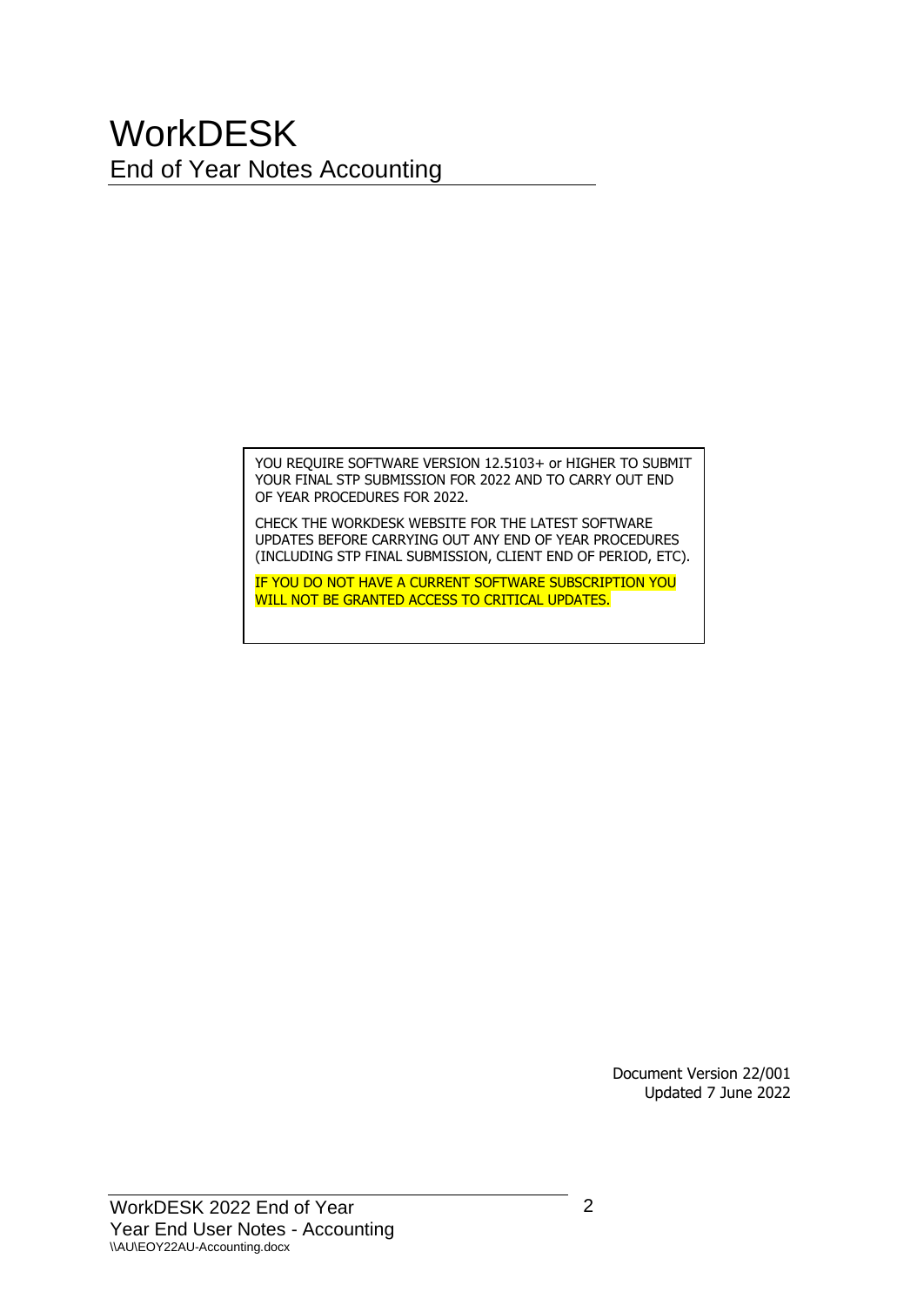## **Quick Reference**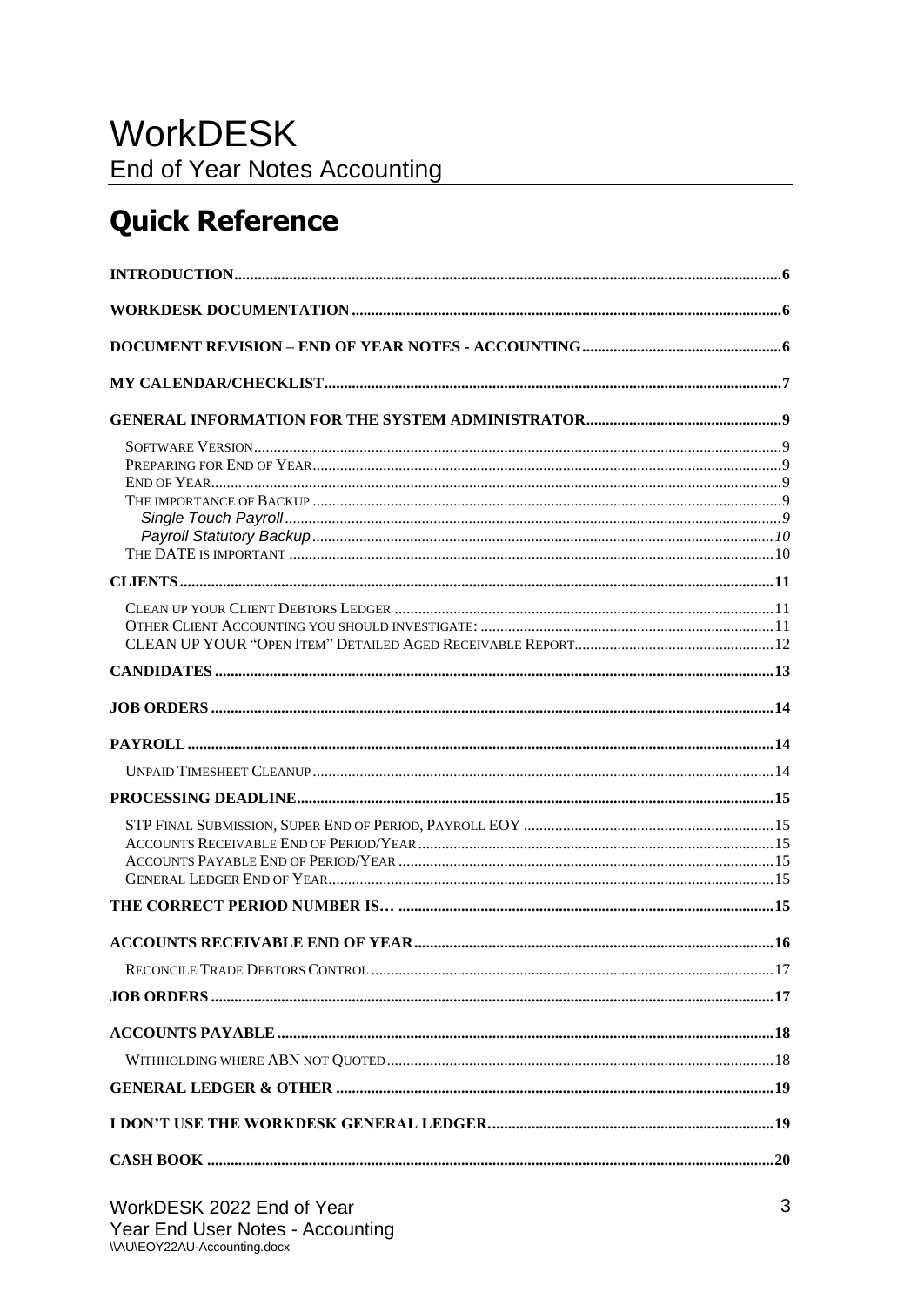## **WorkDESK** End of Year Notes Accounting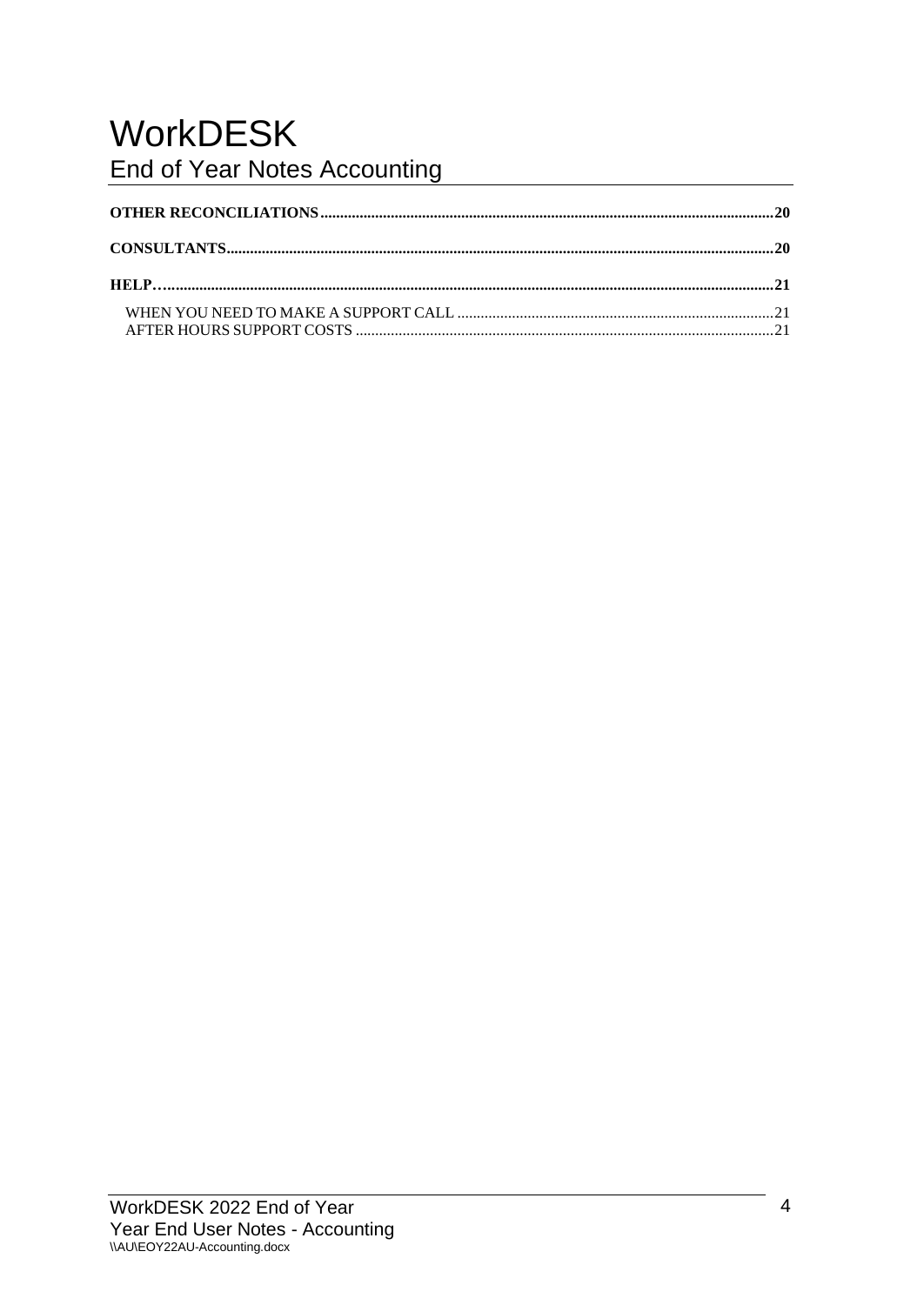## **WorkDESK** End of Year Notes Accounting – My Calendar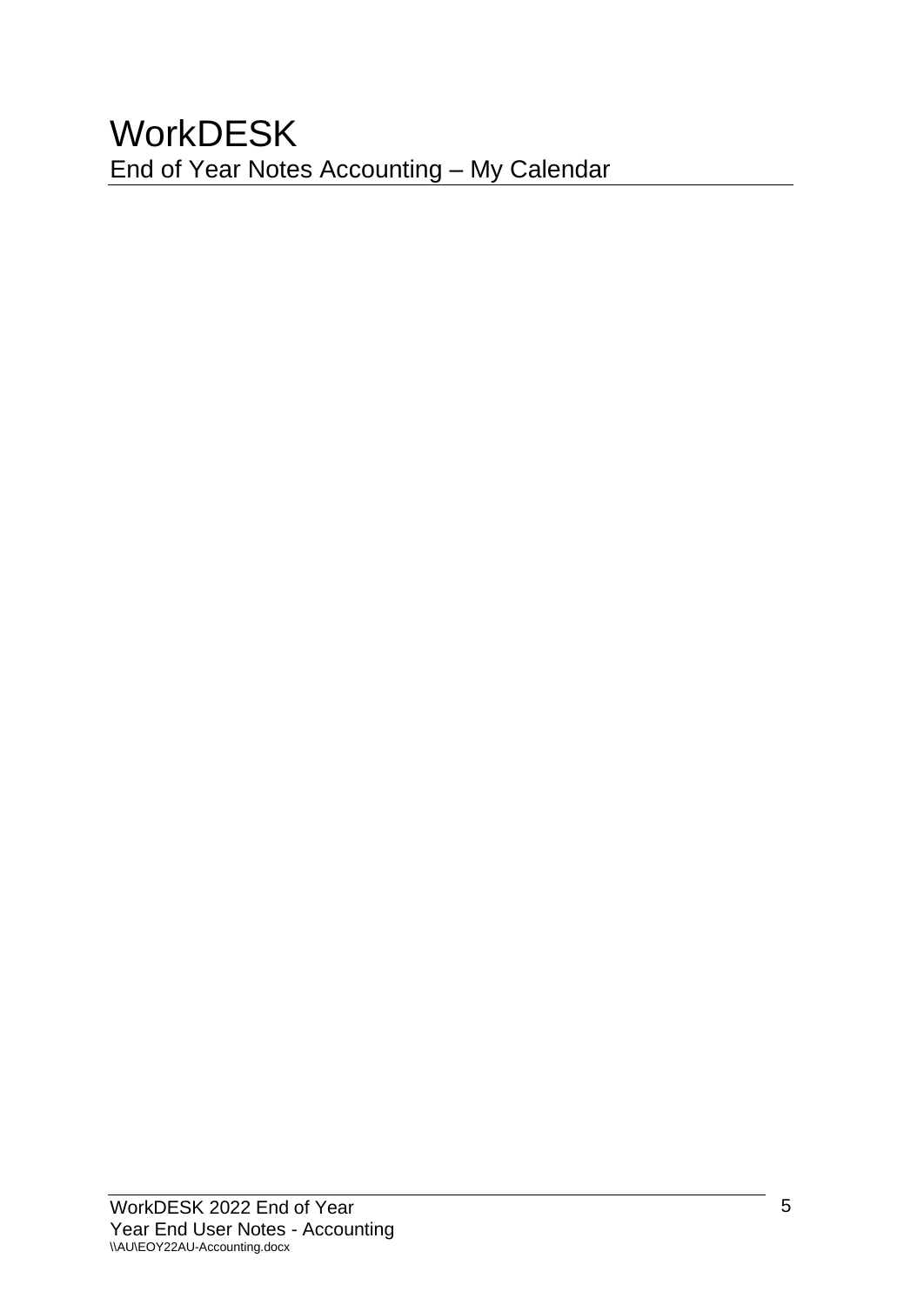## WorkDESK End of Year Notes Accounting – My Calendar

## <span id="page-5-0"></span>INTRODUCTION

These notes are designed to assist you in preparing for the End of Year as well carrying out End of Year procedures. The two main documents are

- End of Year 2022 Payroll
- End of Year 2022 Accounting

Both documents must be read in their entirety by at least one person in your company. Please distribute these documents to relevant staff members as required.

An additional document is provided for PAYG Summary printing – this is only required reading if you are not using Single Touch Payroll.

## <span id="page-5-1"></span>WorkDESK Documentation

The most recent Published version of each of the following WorkDESK pdf documents is included with each Software Update.

You will find these documents in the tempsys\help folder:

- WB1 WorkDESK WorkBOOK One WorkDESK starts here walks you through "the basics"
- WB2 WorkDESK WorkBOOK Two Consultants including DESKtops and Outlook Integration – describes the facilities available to Consultants and their support staff
- WB3 WorkDESK WorkBOOK Three Payroll, Billing and Bookkeeping for the "back office" staff – Payroll, Invoicing and Accounting
- SMG WorkDESK Installation & System Manager's Guide, which details initial software installation instructions plus procedural and system setup information
- WFL WorkDESK File Load import data into WorkDESK
- WDW WorkDESK DocumentWriter design document layouts
- WRG Report Generator Manual create custom reports needs the Report Generator licence to use

### <span id="page-5-2"></span>Document Revision – End of Year Notes - Accounting

If we have made any documentation changes to the End of Year Notes we will highlight them in yellow throughout the document.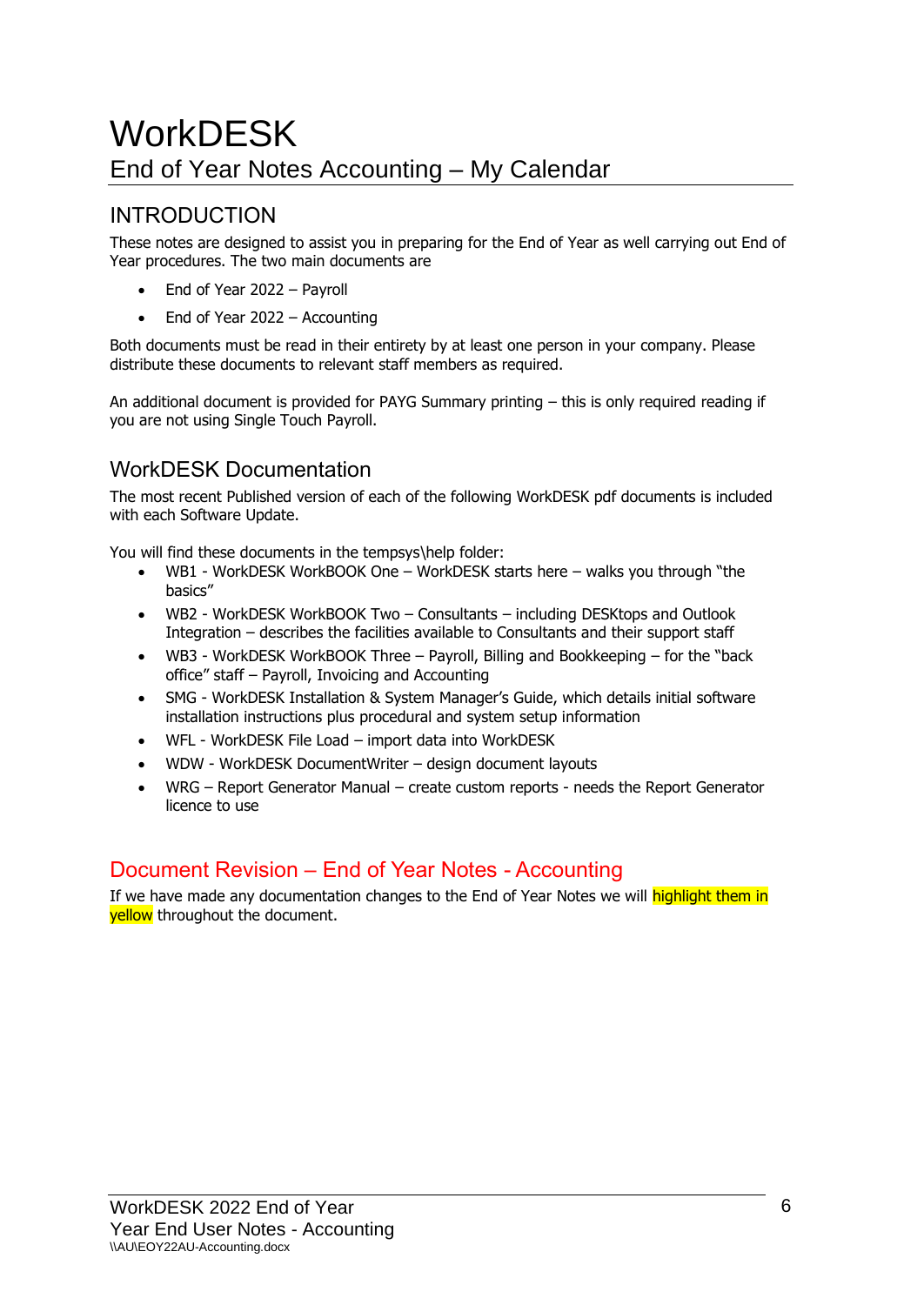## WorkDESK End of Year Notes Accounting – My Calendar

## <span id="page-6-0"></span>My Calendar/Checklist

This calendar has been prepared as a guide to help you complete your End of Year processing. Please include/delete additional items as needed and apply dates required to fit around your requirements to do the first Payrun in the new financial year (Payroll End of Year and related STP Final Submission **must** be completed before this date). Page numbers have been inserted to assist – they are no substitute for reading the full document; it is not possible to show all page references to the checklist items.

| <b>Date</b><br><b>Required</b> | <b>Detail</b>                                                                                                                                                                  | Page | Who | <b>Done</b> |  |
|--------------------------------|--------------------------------------------------------------------------------------------------------------------------------------------------------------------------------|------|-----|-------------|--|
| 08 June                        | Reconcile PAYG remittances YTD up to end May                                                                                                                                   |      |     |             |  |
|                                | Trial print STP YTD Detail Report (Preparation)                                                                                                                                |      |     |             |  |
|                                | Read End of Year Notes and comply with all setup                                                                                                                               |      |     |             |  |
|                                | requirements and checks                                                                                                                                                        |      |     |             |  |
|                                |                                                                                                                                                                                |      |     |             |  |
|                                | Last Payrun for 2021/2022                                                                                                                                                      |      |     |             |  |
|                                | Last Invoice Run 2021/2022                                                                                                                                                     |      |     |             |  |
|                                | Check Employee Revenue Report and Job Revenue Report -<br>make sure that all timesheets have been paid/billed. Clean<br>up as required (see Payroll EOY notes for more detail) | 13   |     |             |  |
|                                |                                                                                                                                                                                |      |     |             |  |
|                                | Print or Export PAYG Payment Report                                                                                                                                            |      |     |             |  |
|                                | Reconcile PAYG                                                                                                                                                                 |      |     |             |  |
|                                | Print or Export all Reports required before End of Year:                                                                                                                       |      |     |             |  |
|                                | Employee Allowance/Deductions Report<br><b>Employee Entitlements Summary</b><br>Payroll History Ledger<br>PAYG Payment Report                                                  |      |     |             |  |
|                                |                                                                                                                                                                                |      |     |             |  |
|                                | Backup prior to Super End of Period                                                                                                                                            |      |     |             |  |
|                                | Superannuation End of Period                                                                                                                                                   |      |     |             |  |
|                                | Print Employee Superannuation Ledger<br>Print Arrivals/Departures Report                                                                                                       |      |     |             |  |
|                                |                                                                                                                                                                                |      |     |             |  |
|                                | Flag old Employees for deletion as 'Printed Summary'                                                                                                                           |      |     |             |  |
|                                | Final (Statutory) Backup (required for ATO)                                                                                                                                    | 9    |     |             |  |
|                                |                                                                                                                                                                                |      |     |             |  |
|                                | Flag All Employees as 'Final' for STP                                                                                                                                          |      |     |             |  |
|                                | <b>Generate STP Final Update File</b>                                                                                                                                          |      |     |             |  |
|                                | Reconcile STP Final Report with PAYG Payment Report                                                                                                                            |      |     |             |  |
|                                | Send STP Final Submission to the ATO                                                                                                                                           |      |     |             |  |
|                                | <b>Payroll End of Year</b>                                                                                                                                                     |      |     |             |  |
|                                | Backup prior to Payroll End of Year                                                                                                                                            |      |     |             |  |
|                                | Payroll End of Year (set date for data entry + assign new<br>Super Ceiling)                                                                                                    |      |     |             |  |
|                                | <b>Update Tax Tables</b>                                                                                                                                                       |      |     |             |  |
|                                | Change or check Super Percentage and Super Ceiling on all<br>Super Funds if not done in EOY screen                                                                             |      |     |             |  |
|                                |                                                                                                                                                                                |      |     |             |  |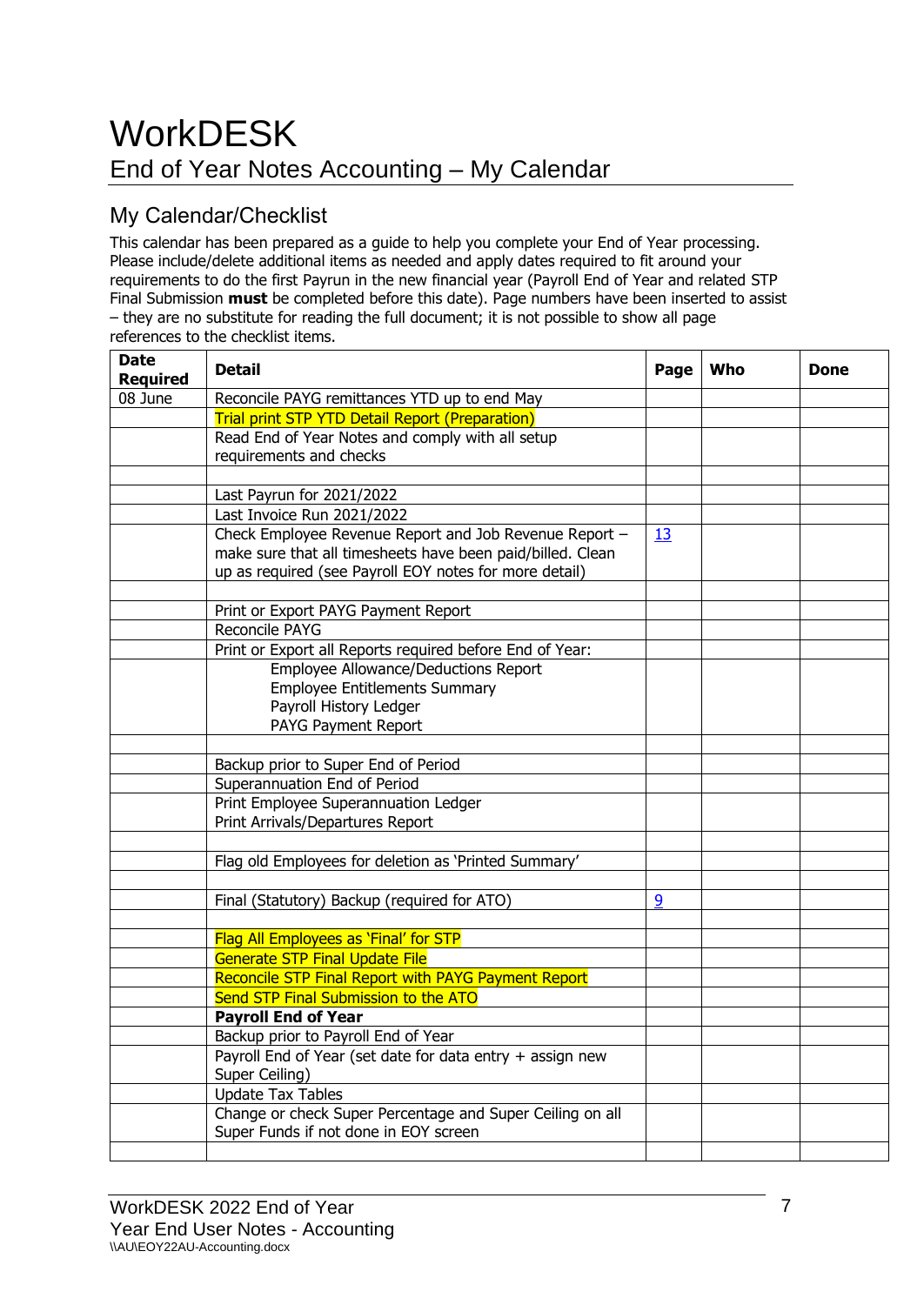## **WorkDESK** End of Year Notes Accounting – My Calendar

| <b>Date</b><br><b>Required</b> | <b>Detail</b>                                                               | Page | Who | Done |
|--------------------------------|-----------------------------------------------------------------------------|------|-----|------|
|                                | Reportable Deduction changes                                                |      |     |      |
|                                |                                                                             |      |     |      |
|                                | First Payrun for 2022/2023                                                  |      |     |      |
|                                | (Remember post to Period 13)                                                |      |     |      |
|                                | (Have you done Payroll End of Year?)                                        |      |     |      |
|                                | STP? Final Update and Payroll EOY on 30 June                                |      |     |      |
|                                | If unable Final before 14July must print Payment Summ.                      |      |     |      |
|                                |                                                                             |      |     |      |
|                                | Check all Client Receipts processed up to last day of Financial<br>Year End |      |     |      |
|                                |                                                                             |      |     |      |
|                                | Print Client Reports:                                                       |      |     |      |
|                                | Net Revenue Analysis                                                        |      |     |      |
|                                | <b>Gross Revenue Analysis</b><br>Placement History                          |      |     |      |
|                                | Revenue Detail                                                              |      |     |      |
|                                | Revenue Summary                                                             |      |     |      |
|                                | <b>Statements</b>                                                           |      |     |      |
|                                | Receivable Ledger                                                           |      |     |      |
|                                | Receivable Analysis                                                         |      |     |      |
|                                | Unpaid Invoice by Client                                                    |      |     |      |
|                                | Unpaid Invoice by Consultant<br><b>Custom Report Generator Reports</b>      |      |     |      |
|                                |                                                                             |      |     |      |
|                                | Backup prior to Accounts Receivable End of Period/Year                      |      |     |      |
|                                | Accounts Receivable End of Period/Year                                      | 15   |     |      |
|                                |                                                                             |      |     |      |
|                                |                                                                             |      |     |      |
|                                | First Invoice Run for 2022/2023                                             |      |     |      |
|                                |                                                                             |      |     |      |
|                                | Process first Client Receipts for 2022/2023                                 |      |     |      |
|                                | (Remember post to Period 13)                                                |      |     |      |
|                                | Complete Accounts Payable Processing (don't process                         |      |     |      |
|                                | Invoices dated July)                                                        |      |     |      |
|                                | <b>Print Reports</b>                                                        |      |     |      |
|                                | Backup prior to Accounts Payable End of Period/Year                         |      |     |      |
|                                | Accounts Payable End of Period/Year                                         | 17   |     |      |
| 14 July                        |                                                                             |      |     |      |
|                                | STP Final must be sent to ATO by today                                      |      |     |      |
| 30                             | General Ledger End of Year                                                  |      |     |      |
| September                      | note: only if your Financial Year end is June                               |      |     |      |
|                                | [otherwise substitute your own date]                                        |      |     |      |
|                                | (must be completed prior to the need to run first pay for                   |      |     |      |
|                                | October and before the requirement to do Accounts                           |      |     |      |
|                                | Receivable/Accounts Payable End of Period)                                  |      |     |      |
|                                |                                                                             |      |     |      |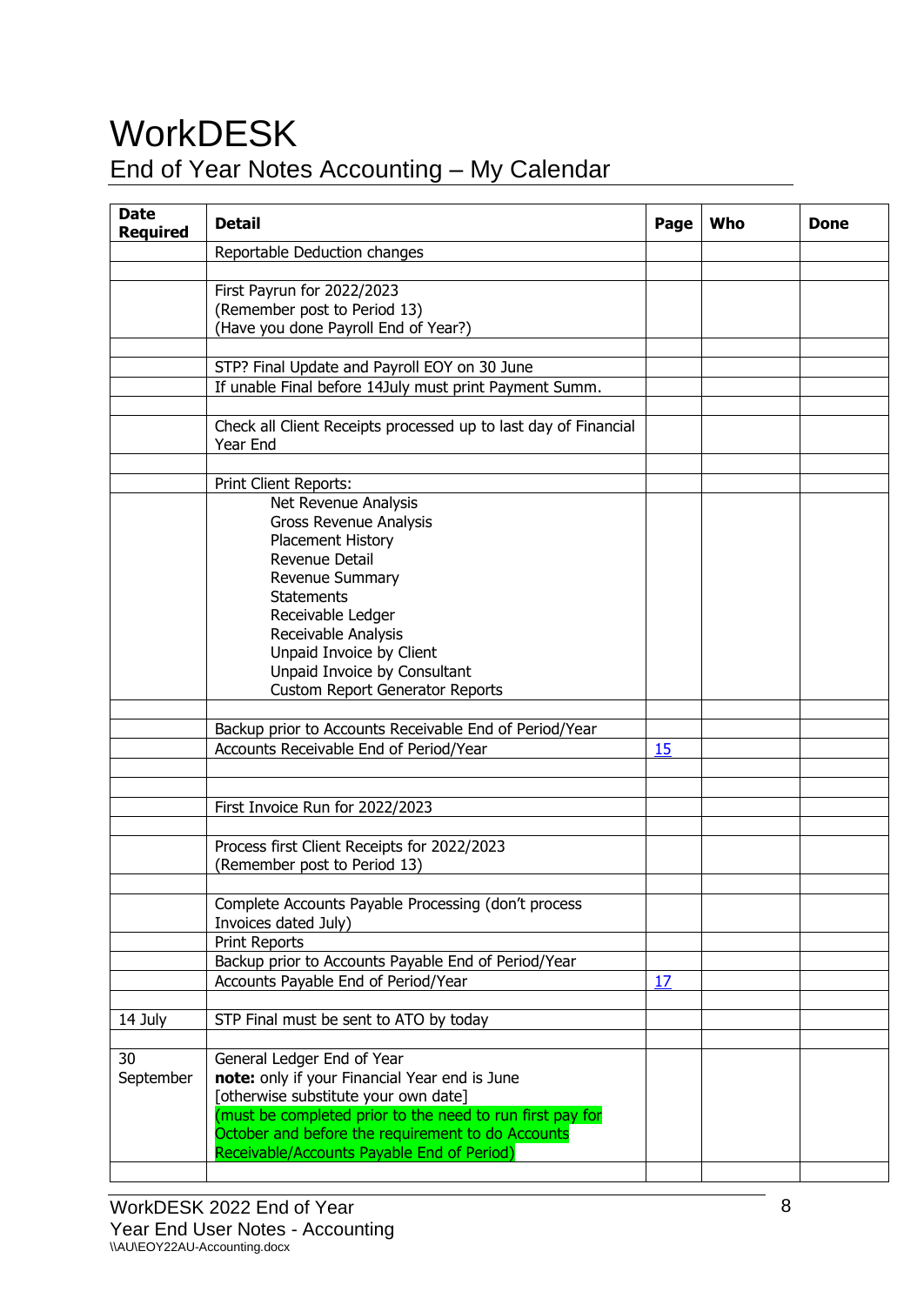### <span id="page-8-0"></span>General Information for the System Administrator

#### <span id="page-8-1"></span>*Software Version*

To carry out the various procedures for End of Year processing you must have installed the latest version of WorkDESK. Only one supported version will comply with all requirements – Version 12.5103 or greater.

If you are not yet running this version, please contact WorkDESK Support urgently.

#### <span id="page-8-2"></span>*Preparing for End of Year*

By performing the end of year "housekeeping" in a systematic fashion, you will start your new financial year knowing that your accounting records and WorkDESK database are in good order.

#### <span id="page-8-3"></span>*End of Year*

There are many individual steps and planning your processing and knowing in advance the deadline for each step is your goal.

#### <span id="page-8-4"></span>*The importance of Backup*

YOU MUST BE VERY, VERY SECURITY conscious over the end of year period. BACKUP regularly during your End of Year processing cycle. If you are going to have a problem it is most likely to occur when you are processing and deleting large volumes of data, as at Year End.

Please don't stress yourself by forgetting to backup prior to each crucial step. End of Year processing is a time when something is more likely to 'go wrong' particularly if database processing was interrupted at any stage during the year, by any event, and a recovery was not done (and the crash was cleared leaving corrupted data in the files).

#### <span id="page-8-5"></span>Single Touch Payroll

**You are required to submit all Outstanding STP payrun data to the ATO prior to running your STP Final Submission. WorkDESK will not allow you to proceed with a STP final submission if there are any outstanding entries.**

**Your Accounting -> Single Touch Payroll screen should not have any Submissions with the Outstanding status. We strongly recommend you resolve any Outstanding Submissions asap.**

**Another requirement is that you cannot do a payrun that will be paid in July without having first submitted Final Update and performed Payroll End of Year. Any pay to Employees sent to the bank after 30 June must be included in 2022 – 2023 financial year.**

**If you do not submit Final Update on or before 14 July you must produce Payment Summaries for the year ending 30 June. If the Payment Summaries are not made available by 14 July you may be subject to a penalty. Please see separate archived document on how to print PAYG Summaries for more information if this applies to you.**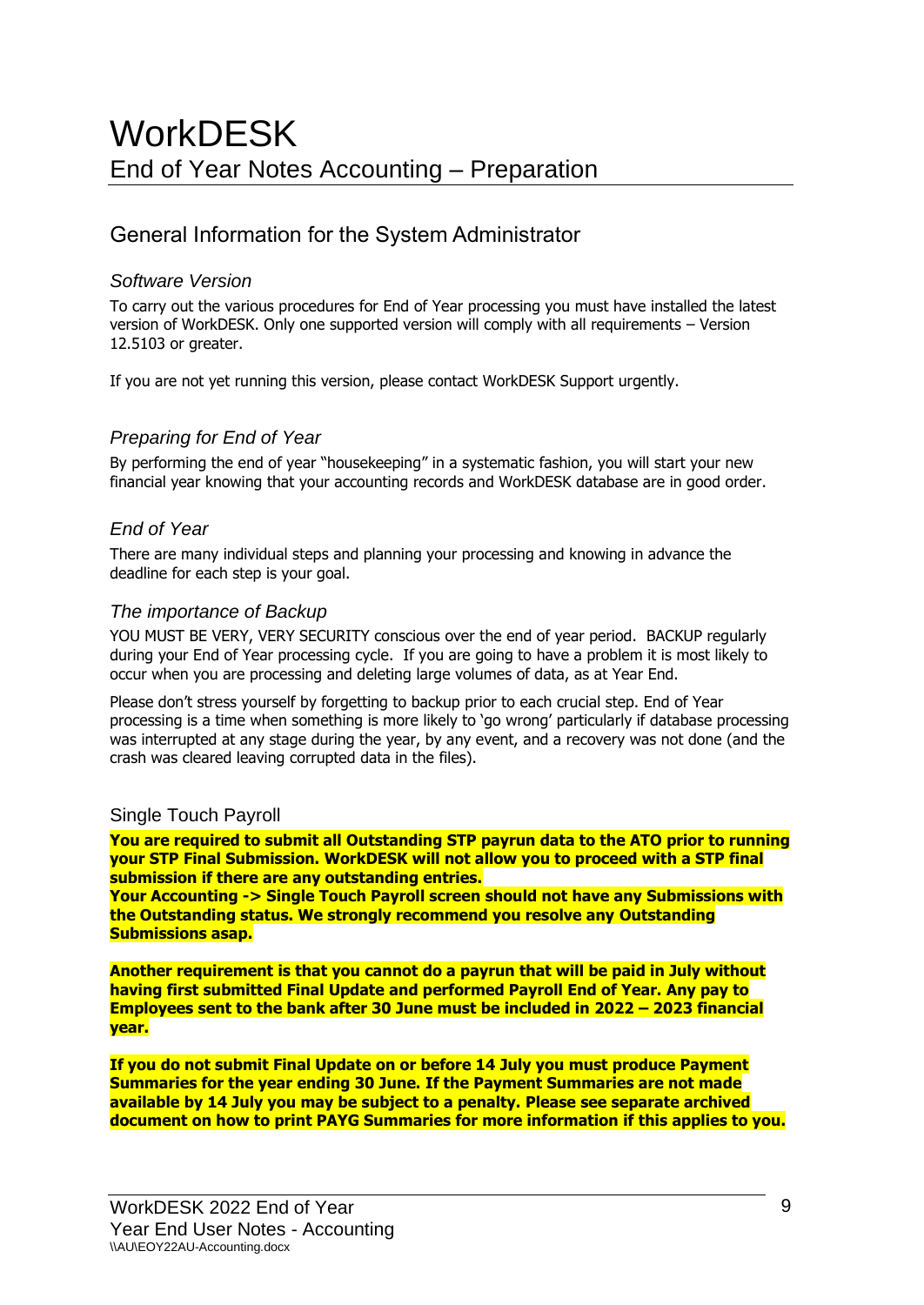#### **And finally, if you have not activated Single Touch Payroll Phase 2, you must complete this activation prior to your first pay for 2022 - 2023.**

### <span id="page-9-0"></span>Payroll Statutory Backup

In the Payroll End of Year Notes, you will see there is a requirement for a Statutory Backup. This backup must be taken prior to submitting your Final STP Submission. In previous years there was a requirement for a Total Environment backup of Tempsys, this is no longer required. You are now only required to generate a Zip Online Backup in WorkDESK through System -> Database backup/ Recover -> Online backup: tick 'Zip Online Backup' and input a file name for your final backup of the year. E.g. EOY2022.

#### Backup prior to each step.

Use WorkDESK Online Backup for additional backup safety. Remember there is only one copy of the Online Backup files – these get overwritten each time an Online Backup is taken. We recommend that each time you do an Online Backup record the details in your System Log. Online Backup can be taken at any time – you don't need staff to log out of WorkDESK once the initial Online Backup files are created.

In the event that you have to resort to a Database Recover step, having a recent Online Backup will save everyone time.

#### <span id="page-9-1"></span>*The DATE is important*

Once the calendar has rolled over to 1<sup>st</sup> July, End of Month, End of Year operations require the Operator to use the Data Entry Date on the Login Screen and specify 30<sup>th</sup> June (or your End of Month date if not using Calendar Months). Failure to do this will have ramifications in this year and also next year if doing Payroll End of Year with the wrong date.

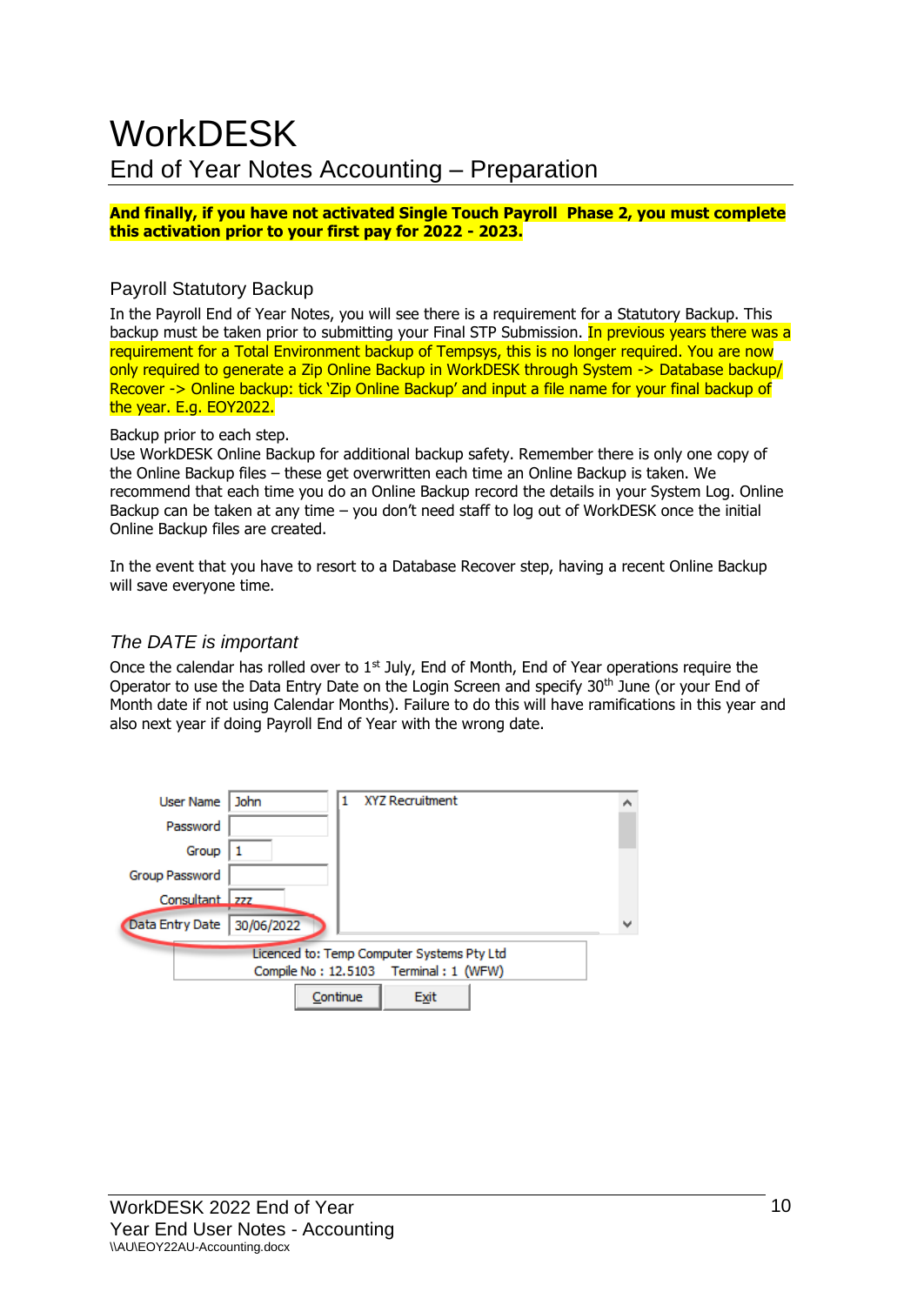### **Clients**

### <span id="page-10-1"></span><span id="page-10-0"></span>*Clean up your Client Debtors Ledger*

Print a complete "Receivables Ledger" (see Reports  $\Rightarrow$  Client & Accounts Receivable  $\Rightarrow$ Accounting). Do not select the option "Exclude Accounts with Zero Balances". Print Line Items select this if you want to see the detail of each Employee who was invoiced to the Client.

Examine each Client's ledger in turn and attempt to identify amounts (unallocated Receipts, Credit Notes etc) that you can now properly "allocate", using the Adjustment screen. Note the following restrictions on transaction merging:

- You cannot merge "Current Invoices" with prior period (30, 60, 90 Day) Invoices
- You cannot merge VPT Invoices for different Employees. If you have old invoices in your system this may still apply
- You cannot merge GST Invoices for different G types

The Adjustment program asks you to enter the Client Code, the Invoice to be "added to" and the Invoice or Receipt to be used:

- a. First, try to associate unallocated receipts with the invoices/credit notes to which they relate.
- b. If you have processed any non-computer created credit notes or "adjustment" invoices, allocate them to the invoice(s) to which they relate, because they do not allocate to the original Invoice automatically.
- c. If a Client account has a zero balance, but contains entries, "allocate" any receipts first then merge any remaining Invoices.

### <span id="page-10-2"></span>*Other Client Accounting you should investigate:*

If you have processed Invoices to the wrong Client's account, use Manual Invoices to credit the incorrect amount (enter as an invoice, but with a negative value – e.g. –1234.00) from the Account and debit the amount to the correct Client's account (use the original invoice number and date  $-$  if you need to re-age the Client aged balances, see note about matching Transaction Types that follows).

TAKE NOTE – You must match Transaction types – i.e. you can only allocate a Temporary Invoice to a Temporary Invoice or a Perm Invoice to a Perm Invoice, etc. You can allocate Receipts to ALL Invoice types. You cannot merge Invoices from the Current Accounting Period to prior.

- $\Rightarrow$  If you have processed a receipt to the wrong Client's account, reverse from the incorrect account by entering a negative receipt total and a negative "unallocated" amount to the account, and reprocess into the correct account. You may also need to re-age the resulting Client aged balances.
- $\Rightarrow$  Look at each Client account, and by working systematically you will reduce the size and increase the accuracy of Receivable Ledger reports printed in the new financial year.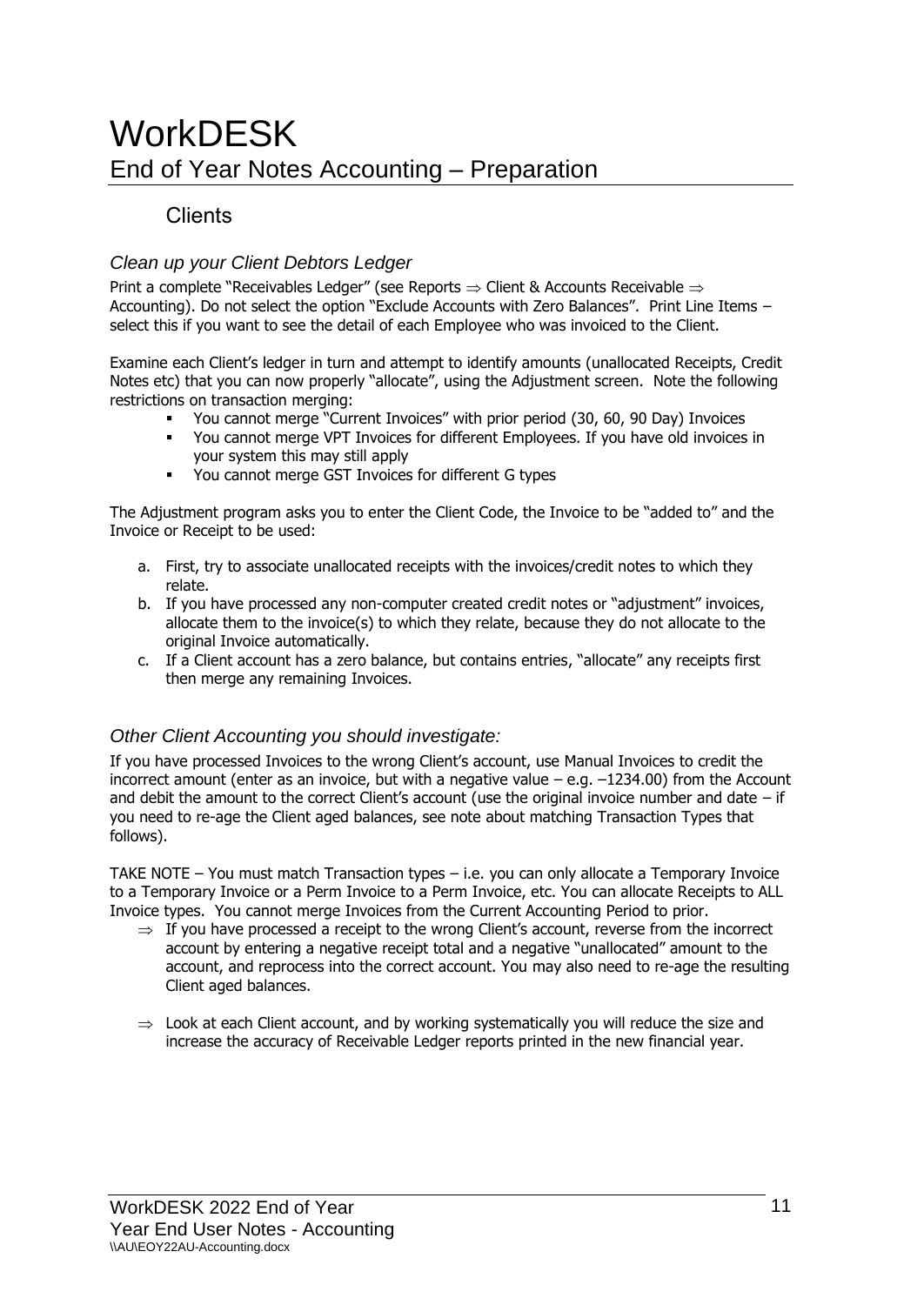### <span id="page-11-0"></span>*CLEAN UP YOUR "Open Item" Detailed Aged Receivable Report*

- $\Rightarrow$  Print a complete up-to-date report after first cleaning up your Receivables Ledger.
- $\Rightarrow$  Check that the total value of entries in each "Age" column AGREES with the total printed at the bottom of the column. These figures are maintained separately from the total Client account balance by the WorkDESK system, and if invoices or receipts are entered into the system with a date outside the current accounting period, the individual age column totals could be incorrect. The report will highlight any column totals that are incorrect. For example

| 927.09             |                |              |              |  | DAVITT Jane Tanva                                                                   | 980016 |
|--------------------|----------------|--------------|--------------|--|-------------------------------------------------------------------------------------|--------|
| 4518.09<br>3591.00 | n nn<br>927.09 | n nn<br>0.00 | 0.00<br>0.00 |  | 4518.09 DERDAV David Kim Derrington<br>4518.09 <<***** Aged Balances in Client file |        |

If the aging on any Client account is incorrect, use the "Alter Balances" screen in the Accounting  $\Rightarrow$ Accounts Receivable menu to correct the aging for a Client. You can change the individual age totals as necessary, (as long as you do not change the overall total of all "ages").

| <b>Accounting - Accounts Receivable</b>                                                                                                                                                                    | 回<br>---               |
|------------------------------------------------------------------------------------------------------------------------------------------------------------------------------------------------------------|------------------------|
| <b>Balance Re-Age</b><br>Adjustments   End of Period   Alter Balances                                                                                                                                      | $\left  \cdot \right $ |
| Start at Client   <br><b>End at Client</b><br>01/06/22<br>$12 \mid$<br><b>Current GL Period</b><br>to.<br>30/06/2022<br>Current Data Entry Date<br>Adjust Current Balance?  <br>Adjust 7/30 Day Balance? V | 30/06/22               |
| Adjust 14/60 Day Balance?<br>Adjust 21/90 Day Balance?<br><b>Processing Client</b>                                                                                                                         |                        |
| Commence                                                                                                                                                                                                   | Exit                   |

- $\Rightarrow$  If you have a large number of Clients to correct, use the automatic Balance Re-Age Screen. Run this at a Level 6 Security and WorkDESK will automatically correct the Aged Balance Totals to agree with the aged transactions using Date of each transaction. (See Accounting  $\Rightarrow$  Accounts Receivable  $\Rightarrow$  Balance Re-Age.)
- $\Rightarrow$  If any balances are incorrect i.e. total of INVOICES and Balance totals do not agree, please place a Support Call for assistance to repair the data damage in the Client account in question. For example:

| 582.00 |        |      |      | BAINES Lisa Patricia<br>99028               |
|--------|--------|------|------|---------------------------------------------|
| 582.00 | n nn   | n nn | 0.00 | 582.00 GEOHILL George Hillier Advertising   |
| 10.20  | 582.00 | 0.00 | 0.00 | 592.20 <<***** Aged Balances in Client file |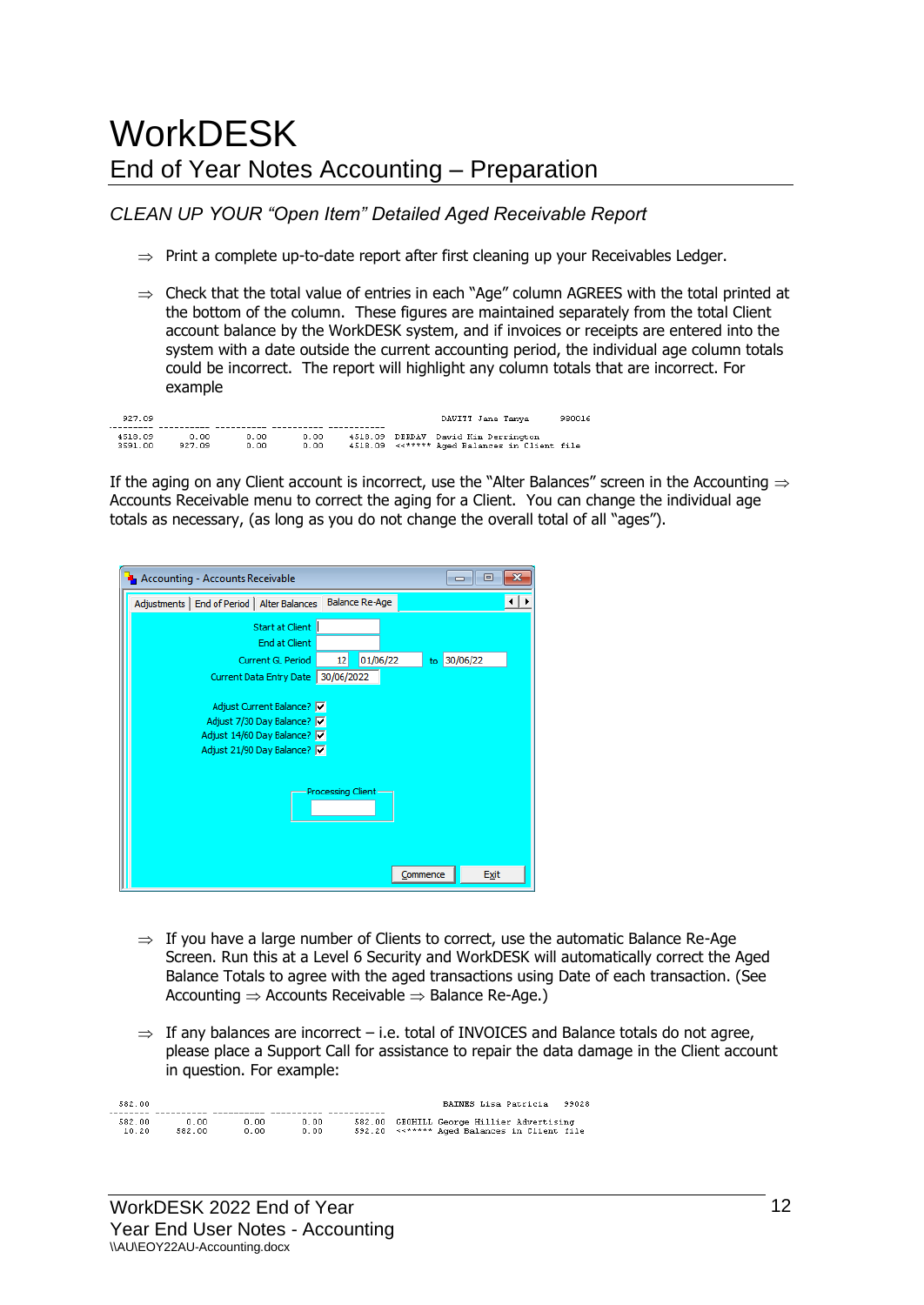When the Balance Re-Age Screen, is run at **Level 7 Security** (User Login 'level7' requires a Security Check) it will update the Balance Totals to agree with the aged transactions on file. You must satisfy yourself that this is the correct procedure to follow and document all instances where the balances would be adjusted before running the procedure. There is no audit trail provided. You must take a backup prior to running this procedure.

If you do not use the Balance Re-Age to address this issue, the Support Group will require the following information:

- o A screen print of the Client Balances/Other screen
- o A ledger print for the Client
- $\circ$  Then, so that we can repair the data damage, you will need to tell us whether the Account Balance is correct – if not what it should be. If the Invoices are in error you will need to list out the discrepancy or discrepancies.
- $\Rightarrow$  Use the Detailed Aged Receivable Report and or the Receivable Analysis Report to include the balance of the Accounts Receivable Control Account total at the bottom of the Report to assist General Ledger reconciliations. Note the facility is only available if you print the complete account range (from Start to End).

Show Current General Ledger Control Show Current General Ledger Control<br>Account Balance for Debtors Control ?

If the General Ledger Control account and the Receivable Analysis Report do not agree, you will need to investigate the differences. These could be caused by:

- Journal entries to the General Ledger Debtors Control account not reflected in Accounts Receivable accounts
- Operational failures during Client Receipting where the values processed against Clients accounts are not supported by a complete transaction in the General Ledger
- Check that the General Ledger Trial Balance balances
- Were Client Opening Balances correctly taken up and the Ledger agreed when WorkDESK was installed?

### <span id="page-12-0"></span>**Candidates**

There are no End of Year procedures to be run for Candidates, but it is an appropriate time to "housekeep" by removing unwanted Candidates. Candidates can be deleted one at a time, in 'bulk' by creating a List of Candidates to 'cull' or the departed can be "archived" by creating a Candidate Category (e.g. "ZZZ") and recoding them to that Category.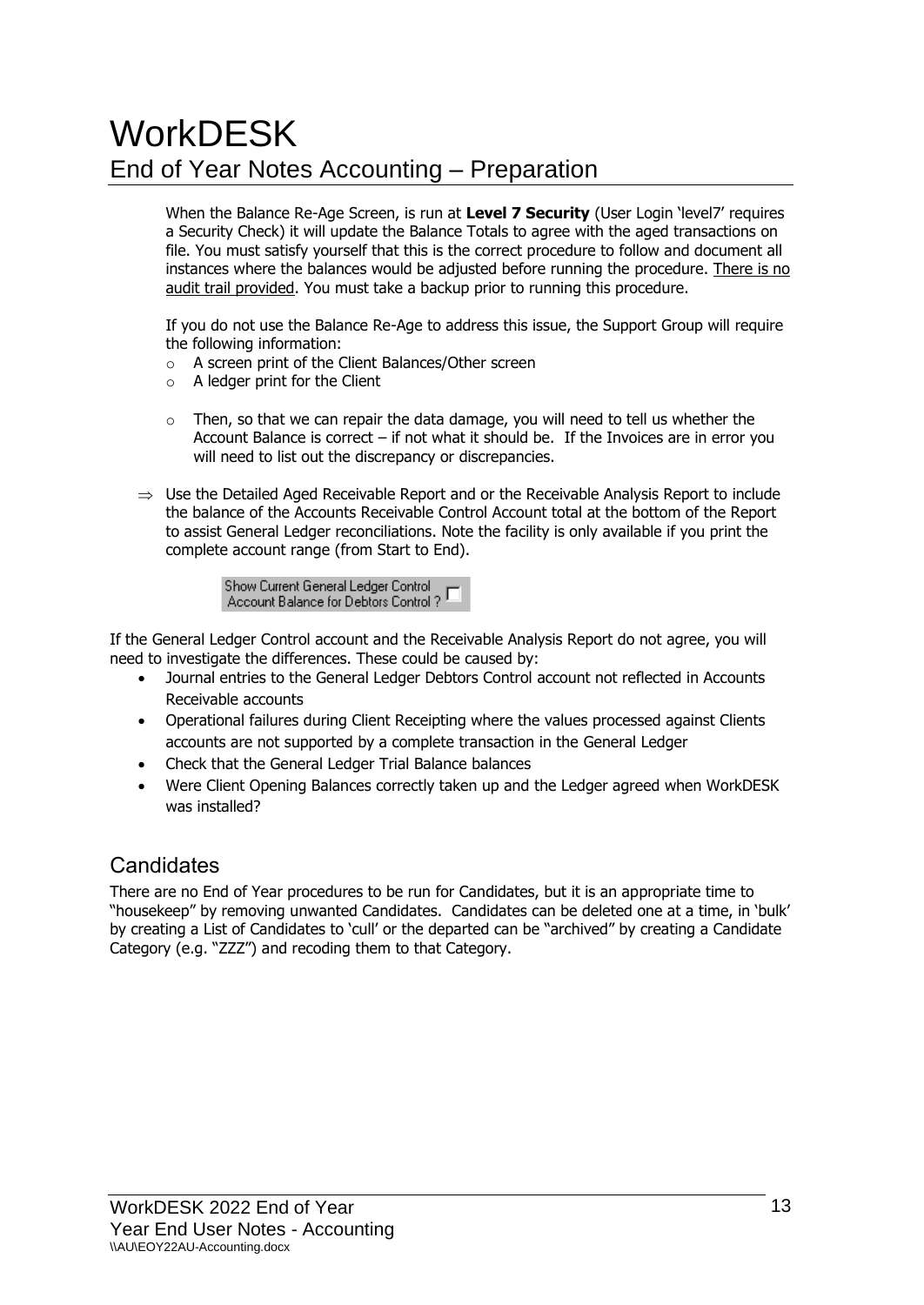### <span id="page-13-0"></span>Job Orders

There are no End of Year procedures to be run for Job Orders, however you MUST ensure that all Timesheets that should have been invoiced have been invoiced before finalising the Accounts Receivable End of Year. Any timesheets which will not be invoiced should be DELETED, as follows:

- $\Rightarrow$  First, print a "Job Revenue" Report from 01/01/1901 to 31/12/2025, which will list all uninvoiced Timesheets for each Job Order (including those that have been entered with incorrect dates). Timesheets that should have been invoiced should now be invoiced, before you proceed further with your "clean up" (see Reports  $\Rightarrow$  Job Orders  $\Rightarrow$  Job Revenue).
- $\Rightarrow$  Use the program "Delete Uninvoiced Timesheets" in System  $\Rightarrow$  File Deletion to delete all unwanted Timesheets from the Job Orders (see System  $\Rightarrow$  File Deletion  $\Rightarrow$  Uninvoiced Timesheets).
- $\Rightarrow$  When using "Delete Uninvoiced Timesheets" you can either select individual Job Orders, Groups of Job Orders or the total Job Order database. Only run this procedure immediately after BACKUP.

## <span id="page-13-1"></span>Payroll

See the Payroll End of Year Notes for full details. It is recommended that you make sure PAYG Withholding is reconciled and the Net Pay Clearing Account.

### <span id="page-13-2"></span>*Unpaid Timesheet Cleanup*

Delete any unpayable Timesheets from the system. First, produce an "Employee Revenue Report" from 01/01/1901 to 31/12/2025, which will list all unpaid Timesheets (including those that have been entered with silly dates) for each Employee (see Reports  $\Rightarrow$  Payroll  $\Rightarrow$  Timesheets  $\Rightarrow$ Employee Revenue Report).

Please refer to the Payroll End of Year Notes for more detail.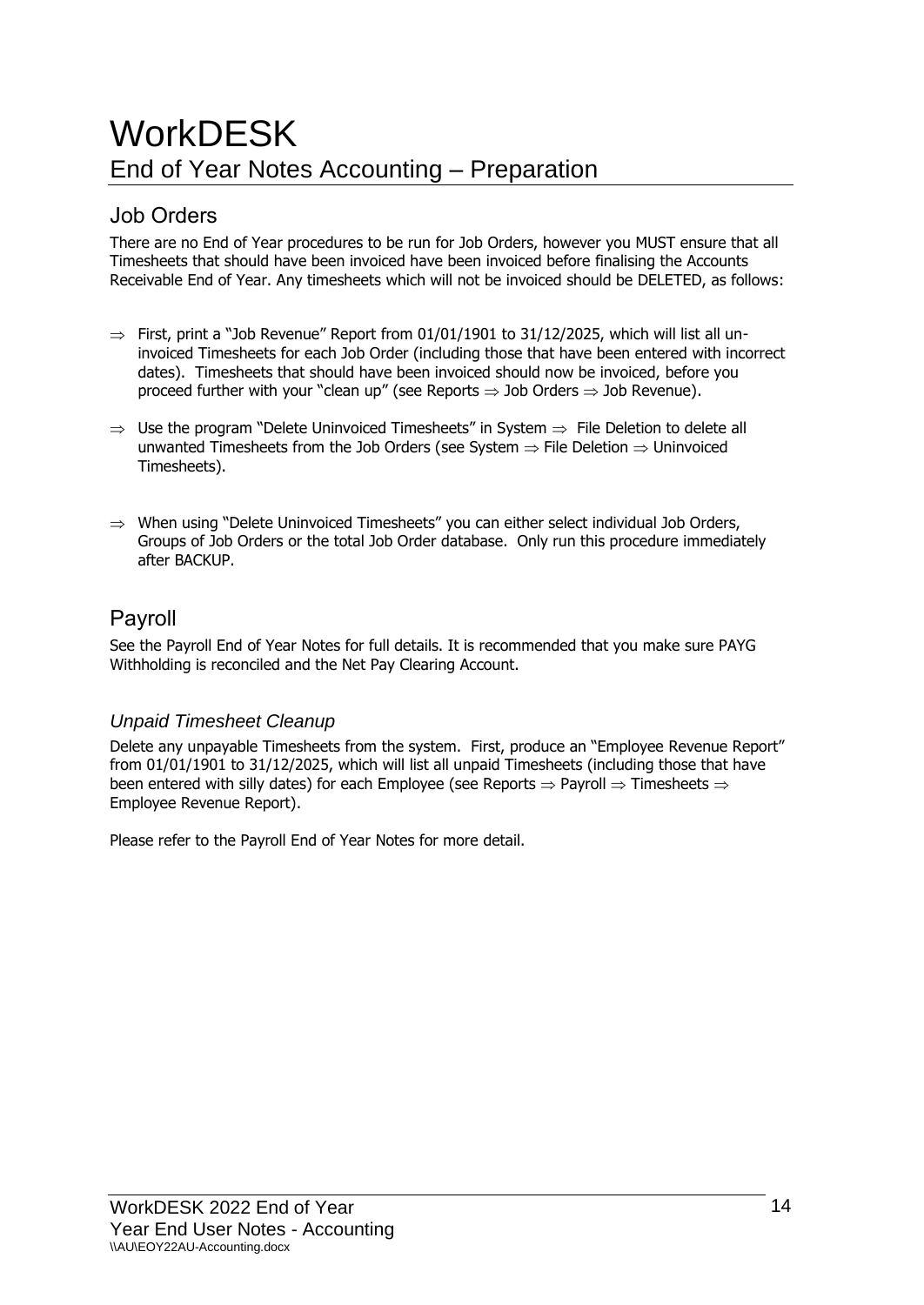## <span id="page-14-0"></span>Processing Deadline

The order of completing some tasks is vital. The following 'rules' assume that your Financial Year End for General Ledger Reporting is also 30 June.

Where your Financial End of Year is not 30 June, you will be performing a 'normal' End of Period for Accounts Receivable and Accounts Payable plus all the Payroll printing and End of Year steps. You would normally include the End of Year processing to coincide with your Financial End of Year.

### <span id="page-14-1"></span>*STP Final Submission, Super End of Period, Payroll EOY*

Your immediate deadline this year is to complete Superannuation End of Period/Quarter, Send your STP Final Submission, then Payroll End of Year, and Update Tax Tables and Super Ceiling values on all Funds **BEFORE** the first Payrun of the new year.

#### <span id="page-14-2"></span>*Accounts Receivable End of Period/Year*

<span id="page-14-3"></span>Complete Accounts Receivable End of Period/Year before the first Invoice printing of the new year.

#### *Accounts Payable End of Period/Year*

Accounts Payable End of Period/Year should be completed as soon as convenient, and prior to entering any July Invoices.

#### <span id="page-14-4"></span>*General Ledger End of Year*

General Ledger End of Year must be completed prior to 30 September or prior to your requirement to complete Accounts Receivable/Accounts Payable End of Period '15'.

The General Ledger has facility for up to 15 Accounting Periods in the Year. If you allocate Periods 1 to 12 for the Financial Year, you have 3 months to complete your Financial Statements for the year just concluding. Periods 13, 14 and 15 are used to accumulate transactions posted to the Ledgers for the 'new' year whilst you complete last year's work.

General Ledger End of Year will automatically move all accounting transactions for Period 13, 14 and 15 to Period 1, 2 and 3 providing you nominate period 12 when running General Ledger End of Year.

If your Financial Year does not end in June, you will need to complete Payroll End of Year and June End of Period for Accounts Receivable (Clients) and Accounts Payable (Creditors).

#### **We recommend you produce a detailed calendar for your processing requirements after you have completed reading this document (see page [7](#page-6-0) for our suggestions).**

#### <span id="page-14-5"></span>The correct period number is…

You need to ensure that your operators KNOW AND UNDERSTAND WHICH SUBSYSTEM IS BEING PROCESSED TO WHICH ACCOUNTING PERIOD IN THE ACCOUNTING CYCLE.

If you have not done General Ledger End of Year, for MOST Users the first Payrun after  $1<sup>st</sup>$  July will be to PERIOD 13.

<span id="page-14-6"></span>Once General Ledger End of Year has been performed, you will need to **manually** change the Period Number for Payroll Update, Client and Accounts Payable End of Period to Period 1, 2 or 3 as soon as this is appropriate.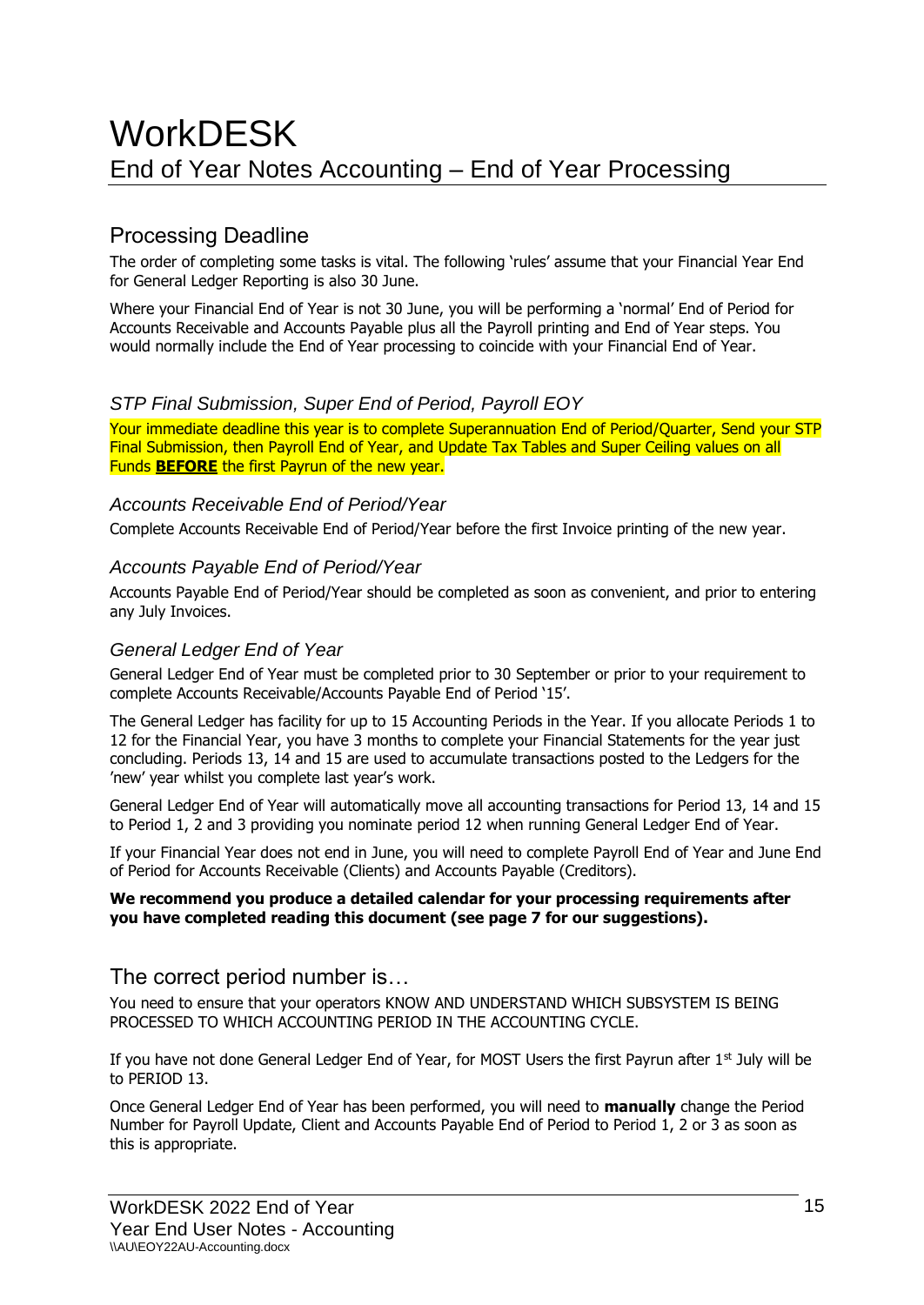### <span id="page-15-0"></span>Accounts Receivable End of Year

Before you run the Accounts Receivable End of Period, please check that the system knows that Period 12 (or 13 if you have defined your Calendar in 13 four weekly periods) should incorporate End of Year.

Select System  $\Rightarrow$  System Control  $\Rightarrow$  Maintain System Control File  $\Rightarrow$  Client Aging/Revenue:



Run the Accounts Receivable End of Period (Year) ONLY after you have entered all invoices and receipts for the last month of your financial year (usually June) but BEFORE YOU ENTER ANY INVOICES OR RECEIPTS FOR THE NEW YEAR:

- $\Rightarrow$  Print all the reports that you normally print out at the end of each processing month (period) and any other that you may need either for historical, statistical or management purposes OR that may help your external accountants to complete their tasks more easily. As a minimum these reports should include:
	- o Receivables Ledger
	- o Aged Receivables Analysis
- $\Rightarrow$  Check your System set up "Period when Client End of Year to be run". You cannot run this process more than once.
- $\Rightarrow$  Check your General Ledger Period End Dates. Make sure your Calendar defines dates for Period 13, 14 and 15 (see Accounting  $\Rightarrow$  General Ledger  $\Rightarrow$  Period End Dates).
- $\Rightarrow$  Run your Client End of Period and click "Yes" in response to the "Include Client/Consultant Statistics End of Year?" question.

**TAKE CARE, if you forget to click "Yes", the Year to Date and Last Year totals for each Client and each Consultant WILL BE INCORRECT, and therefore meaningless, FOR THE WHOLE OF THE NEXT YEAR. There is no way to rectify this mistake.**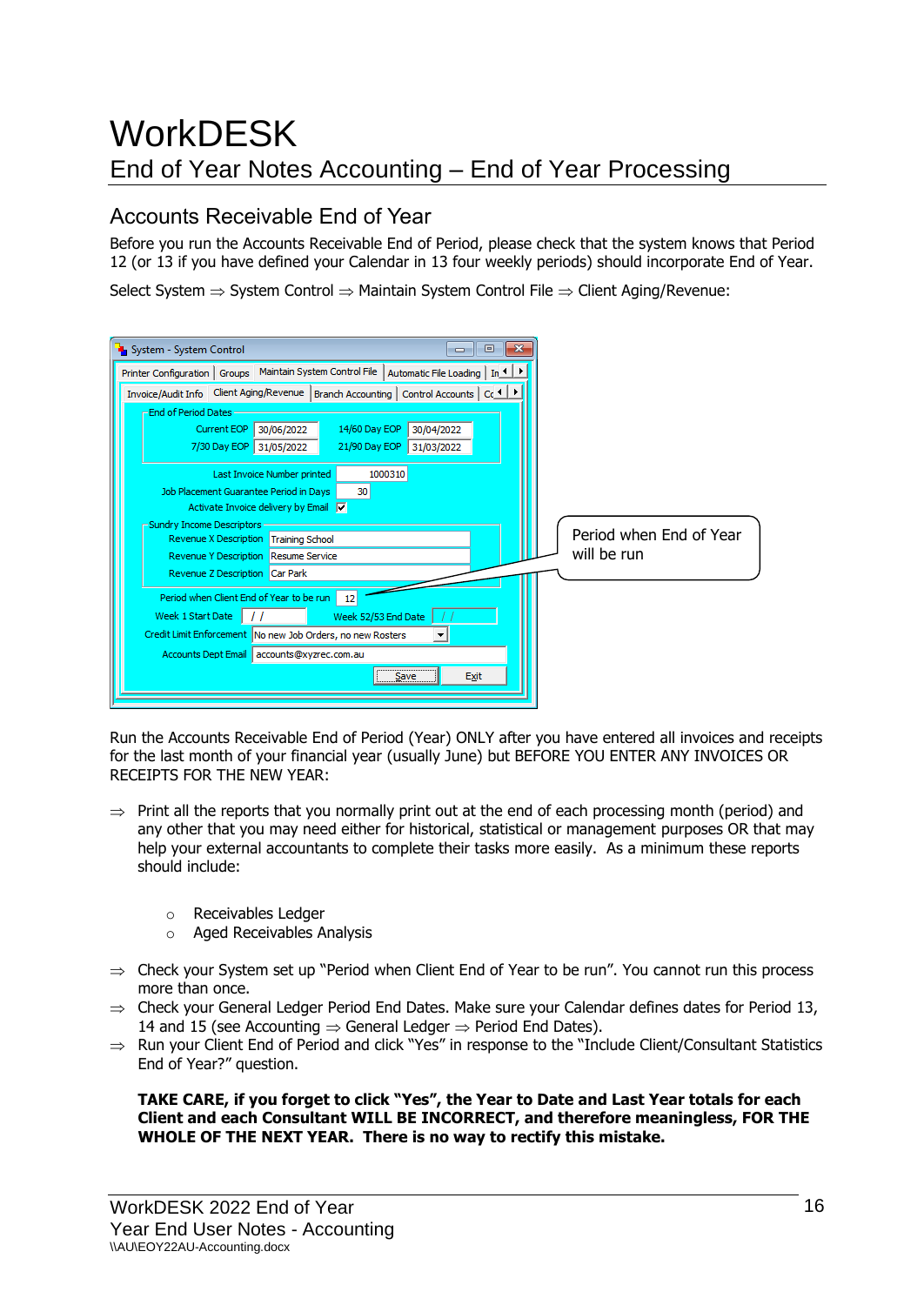If you are not prompted with the "Include Client/Consultant Statistics End of Year?" question before you are prompted with "Commence End of Period" and you are running the End of Period for Period 12, and Period 12 has been defined as when your Client End of Year is to be run, you should cancel the End of Period and contact WorkDESK Support for assistance.

The Client End of Year procedure moves all YEAR TO DATE figures for Client, Consultant, and Revenue Codes to "Last Year". It then sets the "Year to Date" figures to zero, ready for the system to start accumulating statistics for the new financial year.

Check the Gross Revenue Analysis report located under Reports  $\Rightarrow$  Clients and Accounts Receivables  $\Rightarrow$ Statistical menu to make sure "This Year's Revenue" is 0.00 for all Clients.

#### <span id="page-16-0"></span>*Reconcile Trade Debtors Control*

As part of the Year End operations, it is usual to balance/reconcile the accounts in the General Ledger with the contents of the Accounts Receivable Ledger.

You need to check whether the period 12 Year-To-Date balance of the General Ledger "Trade Debtors Control" account, after you have run Client End of Period/Year, equals the total of the Total column on the Client Aged Receivables report. If it does not then you need to reconcile the difference (find out how the difference is made up).

### <span id="page-16-1"></span>Job Orders

WorkDESK can automatically create Job Order numbers, starting at a number that you enter/change on the Control Accounts Tab (see System  $\Rightarrow$  System Control  $\Rightarrow$  Maintain System Control Files  $\Rightarrow$  Control Accounts). The "Next Job Number" may be changed at any time.

| 冋<br>System - System Control<br>$\Box$                                                         |                       |                              |  |  |  |
|------------------------------------------------------------------------------------------------|-----------------------|------------------------------|--|--|--|
| Printer Configuration   Groups   Maintain System Control File<br>Automatic File Loading   In 1 |                       |                              |  |  |  |
| Invoice/Audit Info   Client Aging/Revenue   Branch Accounting                                  |                       | Control Accounts   Cc 1      |  |  |  |
| General Ledger Code Type                                                                       | Default (###.##)      |                              |  |  |  |
| Accounts Pavable Control A/c                                                                   | 755.00                | <b>Trade Creditors</b>       |  |  |  |
| Accounts Receivable Control A/c                                                                | 710.00                | <b>Trade Debtors</b>         |  |  |  |
| Bank Account 700.00                                                                            |                       | Cash at Bank                 |  |  |  |
|                                                                                                |                       |                              |  |  |  |
| Next Job Order Number (if autonumbering)                                                       |                       | 395                          |  |  |  |
| Next Perm Job Order Number (if autonumbering)                                                  |                       | 58                           |  |  |  |
|                                                                                                | Job Order Number Mask | 23/0001                      |  |  |  |
| Default Job Order Oncost/Overhead %                                                            |                       | 19.00                        |  |  |  |
|                                                                                                | <b>System Version</b> | Australia                    |  |  |  |
|                                                                                                | System Type           | Single Site System<br>▼      |  |  |  |
| Maximum Number of Work Roster Shifts                                                           |                       | 4<br>Job Network             |  |  |  |
|                                                                                                |                       | Exit<br><u>___Save</u> _____ |  |  |  |

If you wish to identify Job Orders as belonging to a particular financial year (e.g. 23/0001) you can change the "Next Job Order Number (if auto-numbering)", before entering your first Job Order for the new financial year). You can also use the Job Order Number Mask (e.g. 23/####) to number all Jobs commencing with '23/'.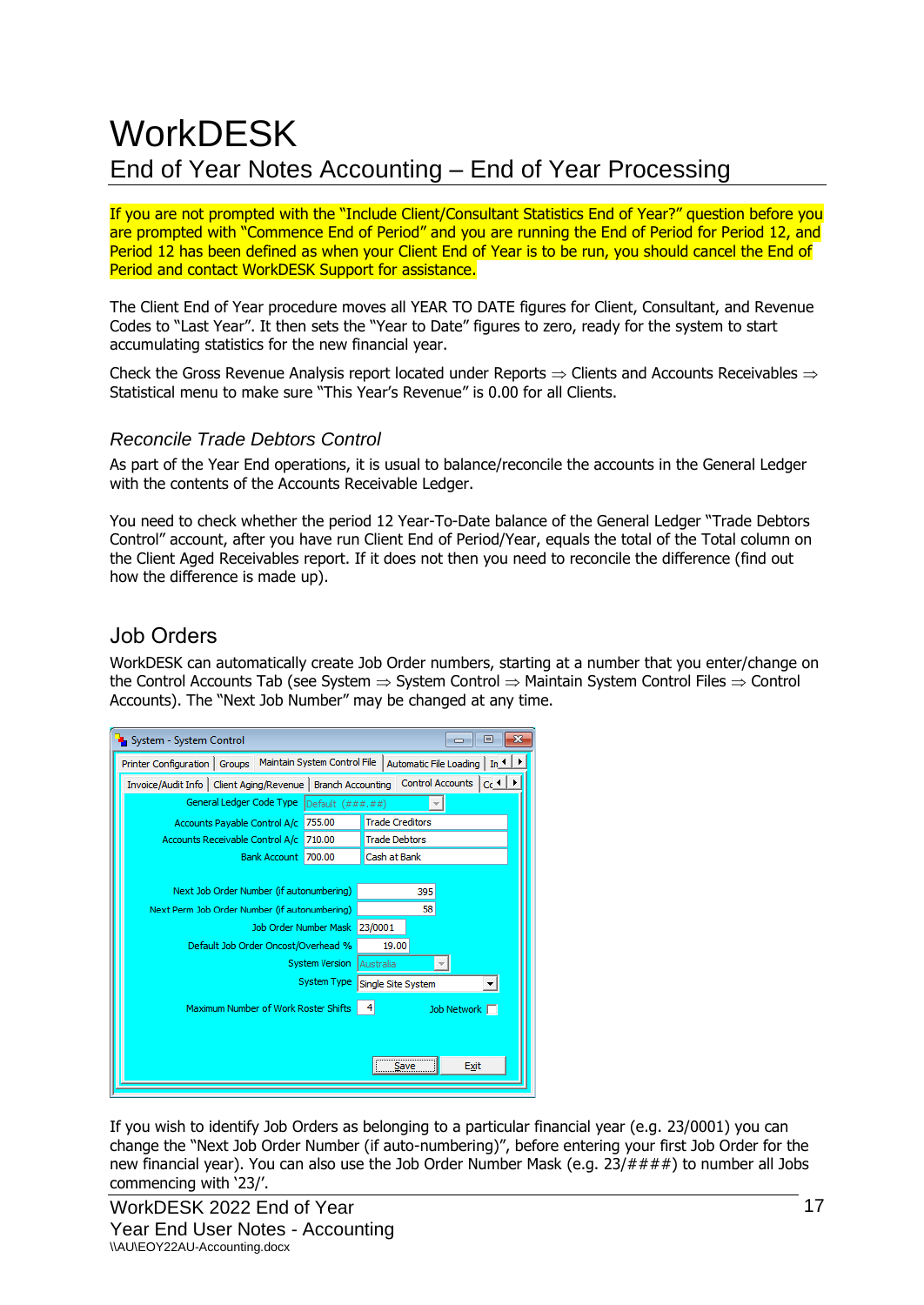When you change the Job Order numbering sequence do not start the new numbering sequence with a number that will conflict with a previously used sequence (if there is any likelihood of old Job Orders still remaining) as the system will complain when Job Number duplications occur.

If you use Consultant Job Order Pre-fix (up to 4 characters) make allowance for this when setting the next Job Order Number. For example if you set the next number to be 2318001 and the Consultant Job Order Prefix is MKW, the first Job Order will be created as MKW0001 i.e. taking the last four digits of the Next Job Order Number.

### <span id="page-17-0"></span>Accounts Payable

If you use Accounts Payable you do not need to delay running the Payable End of Period until AFTER entering all invoices for period 12, as you can selectively run End of Period for Invoices within a particular date range. Remember to select "Zero End of Year Totals?" when running the End of Period for Period 12.

You will need to specify a start date or 01/01/1901 to 31/12/2025 to be sure to clear all unprocessed Purchase Ledger transactions.

As part of other Year End operations, it is usual to balance/reconcile some accounts in the General Ledger at or near statutory/financial year end:

The total of the General Ledger "Trade Creditors Control" account after running the Payable End of Period for period 12 should agree with the total of the "Payable Trial Balance" report printed at the same time.

After you have done your General Ledger End of Year MAKE SURE that the subsequent Accounts Payable End of Period processes to the correct period number (i.e. period 1, 2 or 3 NOT 13, 14 or 15).

#### <span id="page-17-1"></span>*Withholding where ABN not Quoted*

The PAYG Withholding System requires payers of certain types of payments to withhold an amount from those payments. Guidelines published by the ATO (PAYG Payment Summary – Withholding where ABN not Quoted Guidelines) states that they do not apply where amounts have been withheld from payments made:

- ❖ To employees, company directors or office holders;
- ❖ Under labour hire or other specified payment arrangements;
- ❖ Under voluntary agreements to withhold;

When you make a payment and withholding applies, there are provisions you must meet (Remittance Advice requirements). If you have or are making payments to which this type of Withholding applies, we recommend you review these requirements and your procedures with your Accountant if you have not recently done so.

Please note that the preparation and submission of the "Withholding where ABN not Quoted Annual Report" is not an automatic WorkDESK feature. See the ATO reference for further information: PAYG withholding where ABN not quoted – [annual report | Australian Taxation Office \(ato.gov.au\).](https://www.ato.gov.au/Forms/PAYG-withholding-where-ABN-not-quoted---annual-report/)

If you have made this type of Withholding, you will need to complete your Annual Report by examining the information in the WorkDESK Business Activity Report and from your copies of Remittance Advices.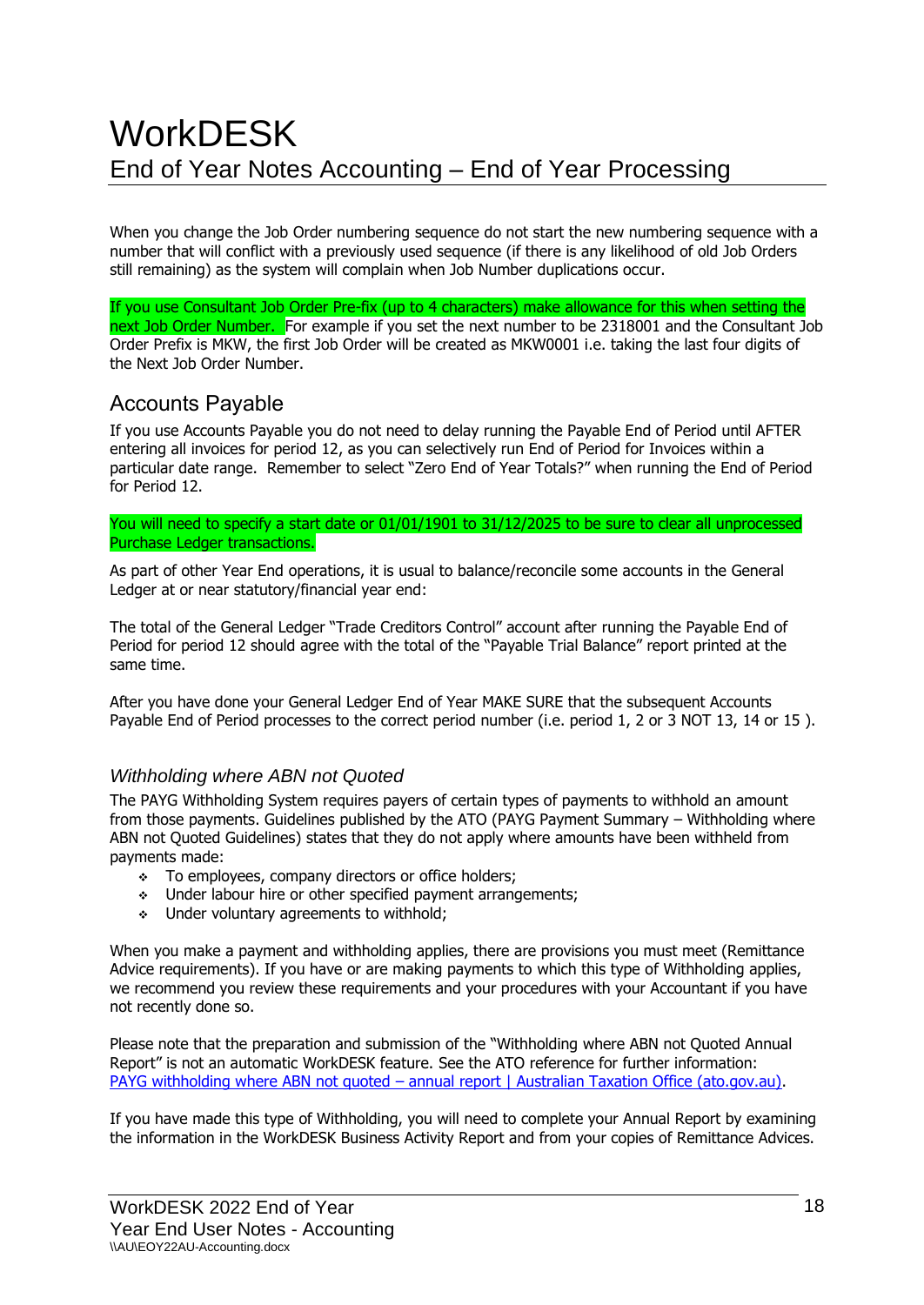### <span id="page-18-0"></span>General Ledger & Other

Your General Ledger End of Year does not need to be run until near the end of accounting Period 15, which is the end of September for *most* WorkDESK Users. IT MUST BE RUN BEFORE ANY PERIOD 15 END OF PERIOD FOR CLIENT, ACCOUNTS PAYABLE or PAYROLL (Super) is attempted.

Before you run any Client, or Accounts Payable "End of Period" operation for period 12 check to see that General Ledger PERIOD END DATES FOR PERIODS 13, 14 and 15 HAVE BEEN ENTERED (Accounting  $\Rightarrow$  General Ledger  $\Rightarrow$  Period End Dates).

If it is your intention to make significant changes to the structure of the General Ledger, this should be done immediately after the end of period 12 (e.g. after Client and Accounts Payable End of Month/Year and Payroll End of Year) and before any accounting processing occurs in the new financial year. This of course will impact on the presentation of accounts for the year just completed. You should plan this in advance, in consultation with WorkDESK Support.

Before doing your General Ledger End of Year take a BACKUP, which you should preserve until your Accountant has finished your financial reports and tax figures for the year. After the BACKUP, but before running the General Ledger End of Year program, print and safely store away, a General Ledger "Trial Balance" for period 1 to 12 and a General Ledger "Ledger Print" for all accounts for periods 1 to 12.

When you run your General Ledger End of Year, it "balances forward" your General Ledger, moving period 1 to 12 balances to "Last Year to Date", deletes all entries for months 1 to 12 and moves months 13, 14 and 15 back to become period 1 2 and 3.

General Ledger End of Year is completed in Accounting  $\Rightarrow$  General Ledger  $\Rightarrow$  End of Year. Perform a backup prior to completing.

Account to Post Profit/ Loss to: for default systems this is account 610.00 Unappropriated Loss/Profit. Or any account above 600.00 or XA0000 with a similar name. View your GL master chart list if you are unsure.

Close off at period: 12 unless you are using a different period structure or changing your period structure.

ENTER PERIOD END DATES FOR THE NEW FINANCIAL YEAR, IMMEDIATELY AFTER COMPLETING THE GENERAL LEDGER END OF YEAR OPERATION. Failure to do so will cause incorrect processing in the new Financial Year.

### <span id="page-18-1"></span>I don't use the WorkDESK General Ledger.

If you don't use the WorkDESK General Ledger, when you use the Accounts Receivable System to manage your Debtor Accounting, the General Ledger accounts for Debtors Control, Bank Account and Revenue Accounts will be accumulating values. It is possible that at some stage, these accounts will hit some system value limits.

To manage this area yourself, do some dummy Journal Entries and shuffle some 'money' to reduce large balances in these accounts. Ask Support for assistance if you are not sure what to do.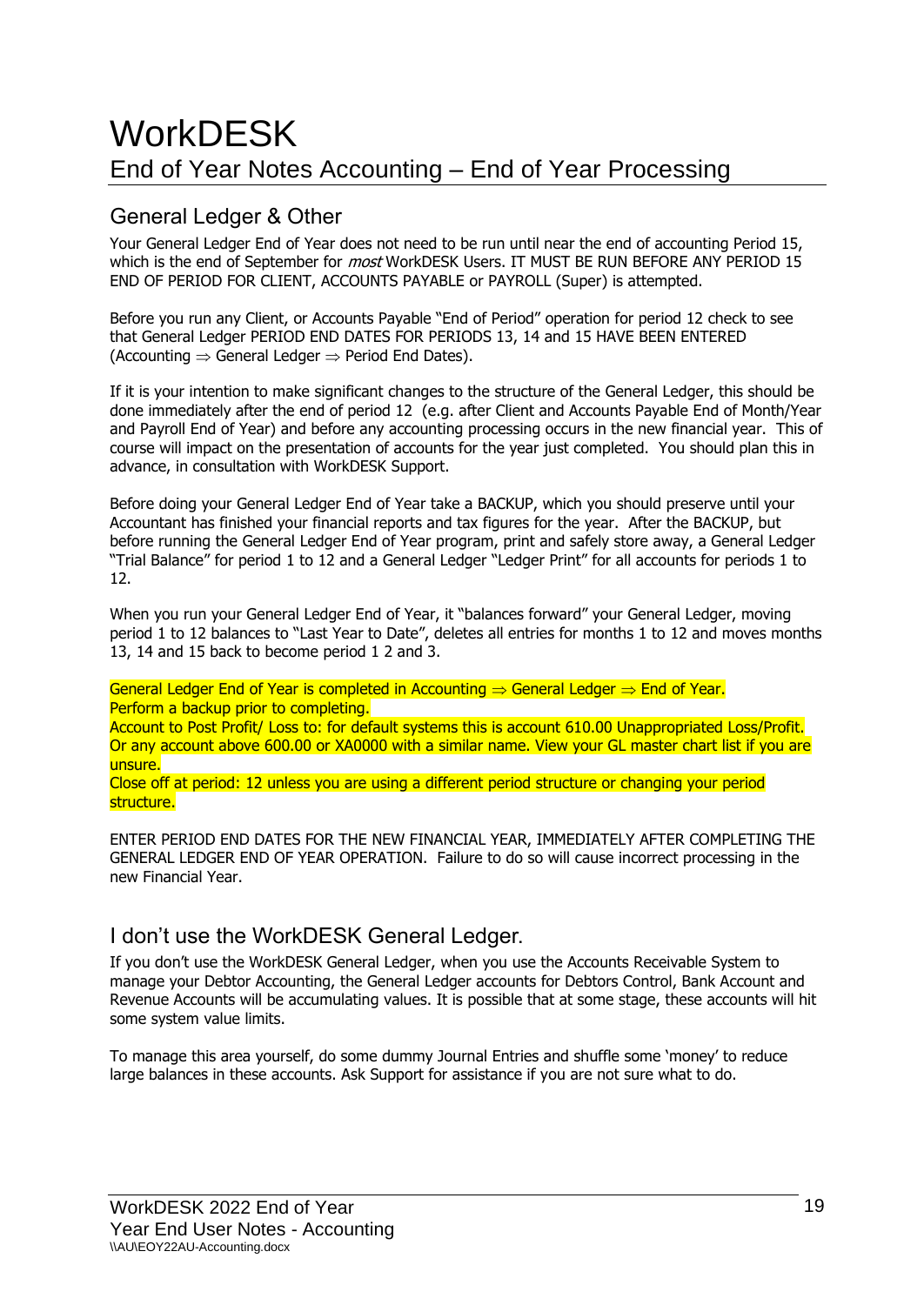## <span id="page-19-0"></span>Cash Book

After you have finalised and reconciled your bank balance at the end of your final accounting period for the year (usually period 12, for most Users) it is a good idea to print out and then delete all Cash books, to give you a clean start for the new year.

- The use of this facility is enhanced if you use only one Cash Book (for each Bank Account) for both Receipts and Payments in the period.
- At the end of the period, unpresented receipts/payments may be transferred to a 'follow on' Cash Book.

## <span id="page-19-1"></span>Other Reconciliations

As part of other Year End operations, it is usual to balance/reconcile some accounts in the General Ledger at or near statutory/financial year end:

- The balance in your bank account should be reconciled with the General Ledger "Bank Account" account at 30th June.
- **EXECTE Pay Clearing should reconcile to zero**
- **■** Trade Debtors
- Trade Creditors
- **•** PAYG Clearing
- GST Inputs
- GST Outputs
- **■** After reconciling GST Inputs and GST Outputs you will need to reconcile entries in your Business Activity Ledger
- 'Suspense'

### <span id="page-19-2"></span>**Consultants**

The Consultant End of Period/Year is performed automatically as part of the Client End of Period/Year.

After the Client End of Period/Year for period 12 is an ideal point at which to "tidy up" departed Consultants. Before you can delete a Consultant, all Job Orders remaining on the system that "belonged" to the Consultant must have been deleted or allocated to another Consultant and all outstanding Invoices must have been paid.

The most appropriate way is to remove the check against the "**Active Consultant**" check box. This allows you to leave a Consultant on the system, but excludes their statistics from any Consultant Report that you print.

The Active Consultant flag can be set in System  $\Rightarrow$  Miscellaneous Maintenance  $\Rightarrow$  Consultant  $\Rightarrow$  Alter.